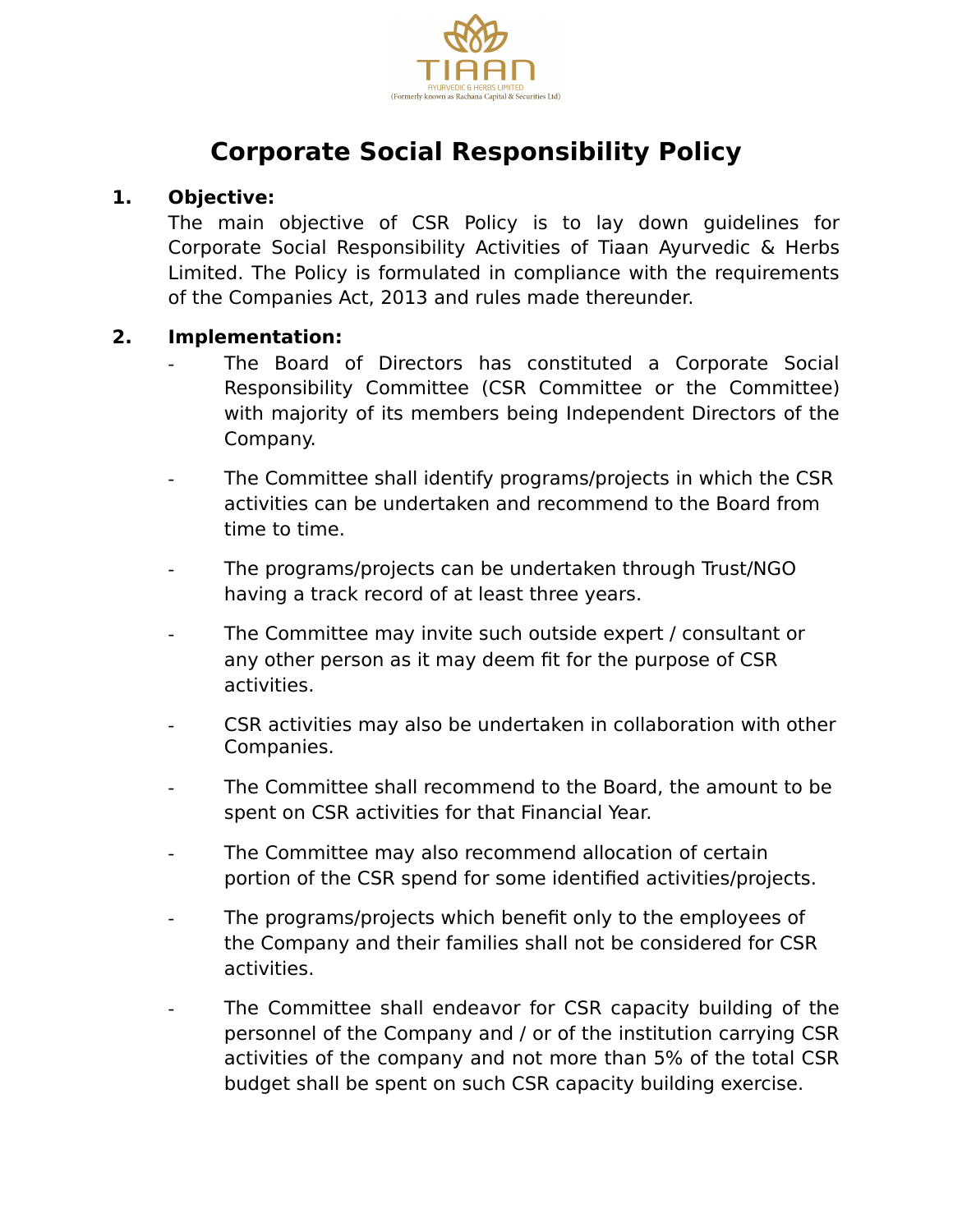

# **3. Projects / Programs to be Undertaken:**

The activities to be undertaken by the Company as CSR activities shall be the projects/programs relating to the activities/subjects specified enumerated in the Schedule VII of the Companies Act, 2013 or any amendment thereto or modification thereof. The Committee shall from time to time decide/recommend to the Board on, CSR activities to be undertaken, the geographical area covered, agencies or trusts or NGOs with which the projects/activities are to be undertaken, Amount to be spent on various projects whether ongoing or fresh. While deciding on the CSR activities, priority shall be given to the needs and requirements of communities or area in the vicinity of the operational working of the Company. The CSR programs or projects or activities that the Company plans to undertake through NGOs/Trusts/Agencies and the modalities of the execution/implementation of the same by giving Donation in cash or kind (medicines/drugs manufactured by the Company) , Sponsorships of free medical checkups for community in vicinity of the operational working of the Company. Sponsorships of medical treatment for poor as recommended by committee of Doctors Sponsorship of equipped Ambulance or such other specific equipment as may be required

Rural Development Society (RDS): Support RDS in promoting following initiatives through donating in cash or kind as may be required by RDS:

- a. Running of School with Hostel for students of poor families free of cost.
- b. Operating Medical Dispensary with qualified doctor for preliminary medical facilities to the poor patients free of cost. c. Conducting Vocational Training Courses for carpentry, Plumbing, Electrician, tailoring etc. with a view to make people self-reliant.
- c. Undertaking various activities with the objective of development of local villages by running sanitation campaigns, de-addiction programs, Mal-Nutrition awareness programs and HIV/AIDS awareness programs.

Spread of Education at affordable cost to students of poor or low income groups through donations in cash or kind.

# **4. Monitoring Process**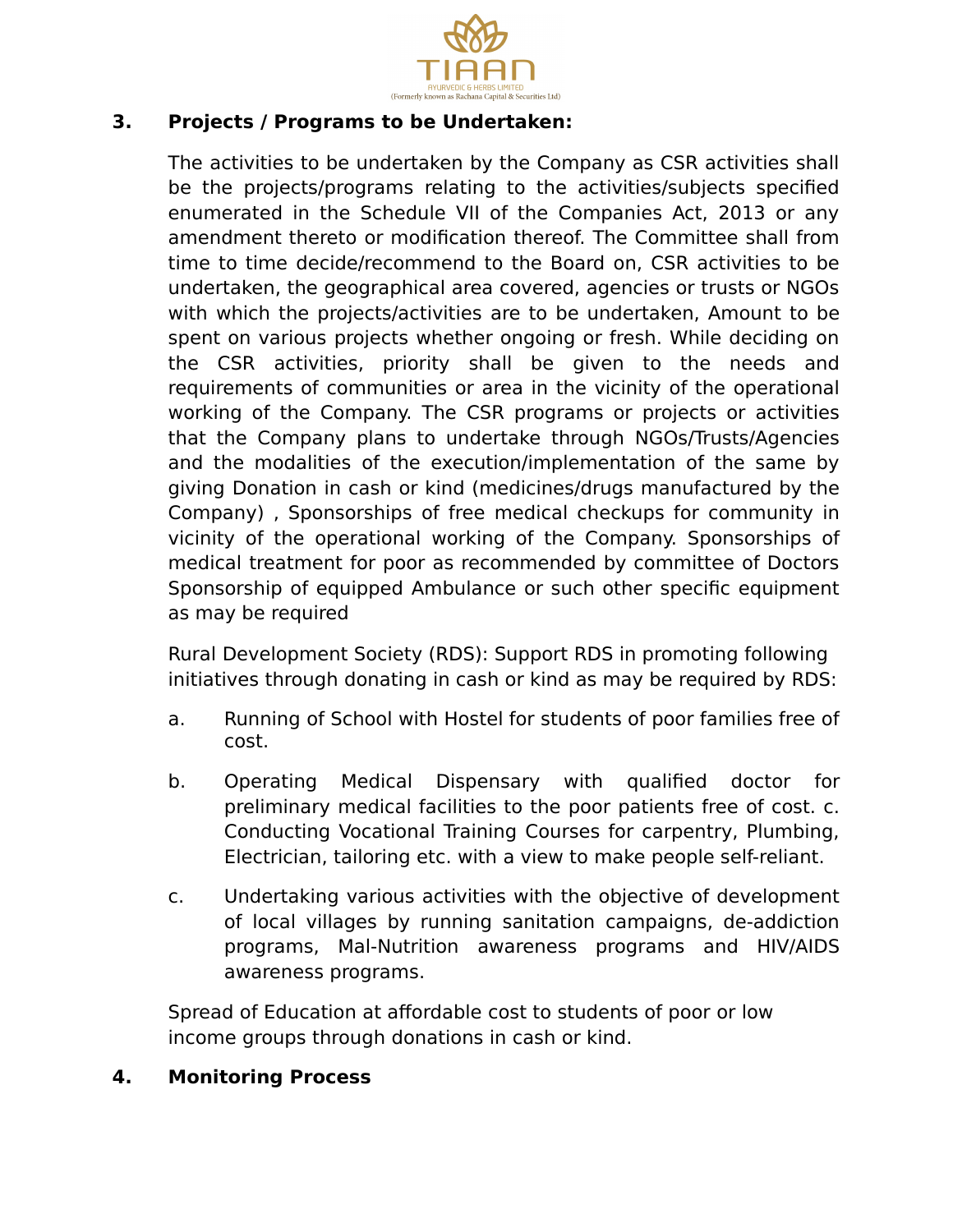

- The Committee shall monitor the above projects, programs and implementation and execution of the same from time to time and report the same to the Board of Directors on a periodical basis.